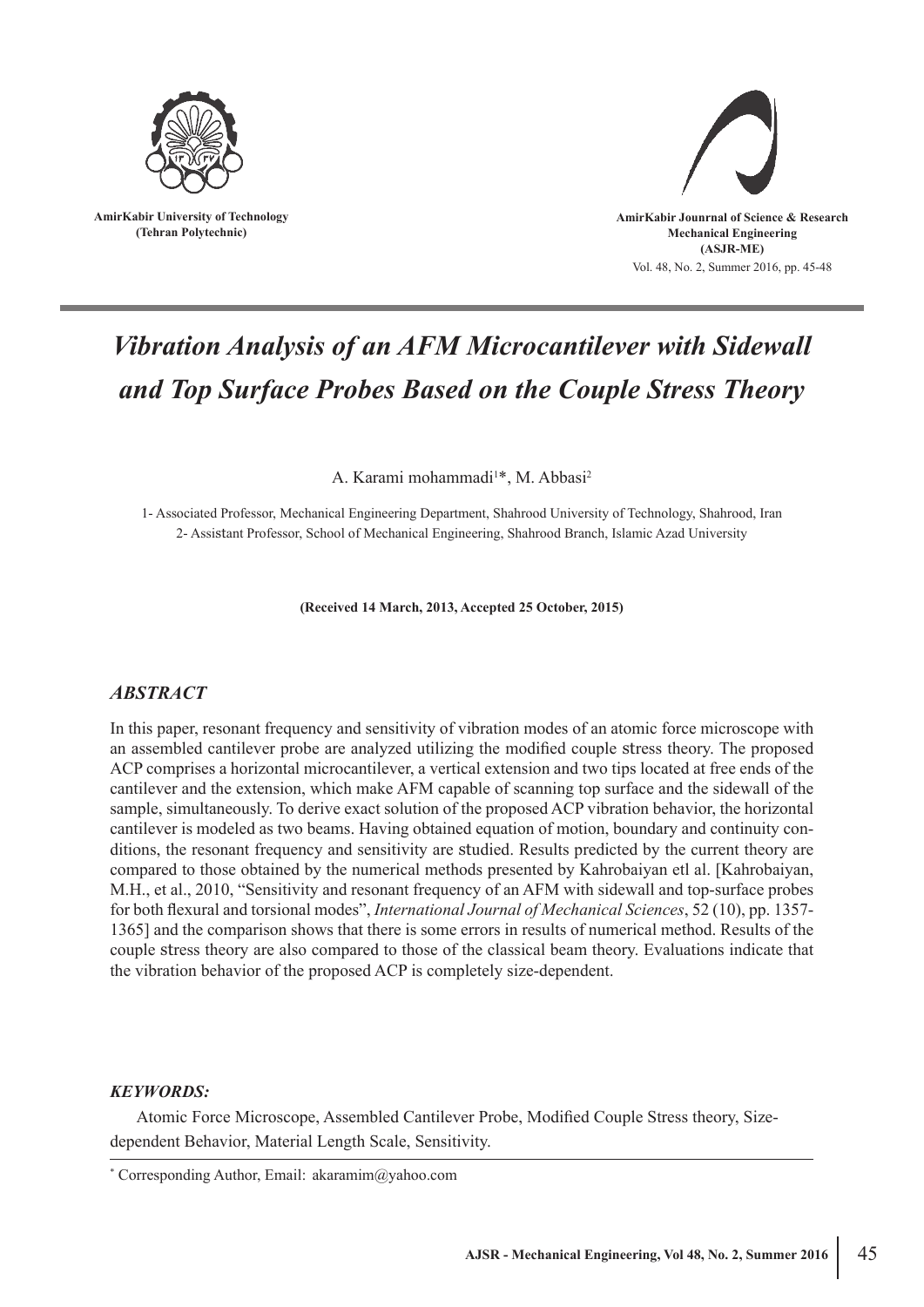# **1- Brief Introduction**

The atomic force microscope (AFM) is not only a powerful tool for imaging surface topography, but thanks to recent technical advances, it has proven to be the most frequently used scanning probe method for characterization, manipulation and modification of a variety of materials such as DNA, antibodies, polymers, and silicon surfaces .

To obtain information about the surface image and also morphologies and nanostructures of samples, dynamic behavior of the AFM cantilever must be fully investigated. The study of dynamic behavior of the AFM cantilever is currently attracting increasing interest [1].

In order to overcome the limitations of conventional AFMs in topography and imagination of sidewalls, Dai et al. [2-3] proposed assembled cantilever probes (ACPs) for direct and nondestructive sidewall measurement of nano- and microstructures. Several works have been dedicated to investigate the dynamic behavior of the AFM with ACPs [4].

In this work, size-dependent vibration behavior of an ACP proposed by Dia et al. [3] which comprises a horizontal cantilever, a vertical extension and two tips located at free ends of the cantilever and extension are analyzed based on the couple stress theory and utilizing exact solution method.

# **2- Analysis**

An AFM probe is applicable for simultaneous topography at the top surface and sidewalls of microstructures with a horizontal cantilever, a vertical extension and two tips located at the free ends of the cantilever and the extension, named as assembled cantilever probe (ACP) shown in Figure 1.



**Figure 1. Schematic diagram of an AFM ACP cantilever**

It is assumed that the extension is rigid. The ACP interaction with the sample surface at each tip are modeled by two springs  $k_1$  and  $k_2$ . To investigate the vibration behavior of the proposed AFM ACP, the microcantilever is modeled as two beams. By modeling the cantilever as two beams, considering the potential and kinetic energy of the system according to the couple stress theory and utilizing the Hamilton principle, the governing equation and the continuity and boundary conditions of the proposed microcantilever are obtained. Afterwards, using complicated calculation, the characteristic equation of the system are found as follows.

$$
D(\omega, \beta_1, \beta_2) = \det[A(\omega)] = 0 \tag{1}
$$

While the non-zero components of *A* are given as follows:

$$
A_{11} = \sin \mu \widetilde{L}_1, A_{12} = -\sinh \mu \widetilde{L}_1, A_{13} = \cos \mu \widetilde{L}_1, A_{14} = \cosh \mu \widetilde{L}_1,
$$
  
\n
$$
A_{21} = \cos \mu \widetilde{L}_1, A_{22} = \cosh \mu \widetilde{L}_1, A_{23} = \sin \mu \widetilde{L}_1, A_{24} = -\sinh \mu \widetilde{L}_1,
$$
  
\n
$$
A_{35} = -(1 + \lambda)\mu^2 \sin \mu \widetilde{L}_2, A_{36} = (1 + \lambda)\mu^2 \sinh \mu \widetilde{L}_2,
$$
  
\n
$$
A_{37} = -(1 + \lambda)\mu^2 \cos \mu \widetilde{L}_2, A_{38} = (1 + \lambda)\mu^2 \cosh \mu \widetilde{L}_2,
$$
  
\n
$$
A_{45} = \beta_1 \sin \mu L_2 + (1 + \lambda)\mu^3 \cosh \mu \widetilde{L}_2,
$$
  
\n
$$
A_{46} = \beta_1 \sinh \mu L_2 - (1 + \lambda)\mu^3 \sinh \mu \widetilde{L}_2,
$$
  
\n
$$
A_{47} = \beta_1 \cos \mu L_2 - (1 + \lambda)\mu^3 \sinh \mu \widetilde{L}_2,
$$
  
\n
$$
A_{48} = \beta_1 \cosh \mu L_2 - (1 + \lambda)\mu^3 \sinh \mu \widetilde{L}_2,
$$
  
\n
$$
A_{57} = A_{58} = A_{65} = A_{66} = -1, A_{53} = A_{54} = A_{61} = A_{62} = 1,
$$
  
\n
$$
A_{71} = A_{72} = \mu \left( \frac{1}{3} \widetilde{\rho} Q^3 \omega^2 - \beta_2 Q^2 \right),
$$
  
\n
$$
A_{73} = A_{78} = -A_{74} = -A_{77} = (1 + \lambda)\mu^2,
$$
  
\n
$$
A_{81} = A_{86} = -A_{82} = -A_{85} = (1 + \lambda)\mu^3,
$$
  
\n
$$
A_{83} = A_{84} = -
$$

The dimensionless flexural sensitivity, *S* is defined as the differentiation of the dimensionless natural frequency with respect to the dimensionless surface contact stiffness.

To have a better comparison between the results obtained by the present theory and those predicted by the classic theory, a relative error percentage of the resonant frequency and sensitivity are considered.

#### **3- Results**

Figure 2 shows the sensitivity of the first three modes of sidewall tip predicted by analytical method and Rayleigh–Ritz method done by Kahrobaiyan et al. [4]. The relative error percentage of the first resonant frequency are depicted in Figure 3. Figure 4 shows the relative error percentage of the first sensitivities